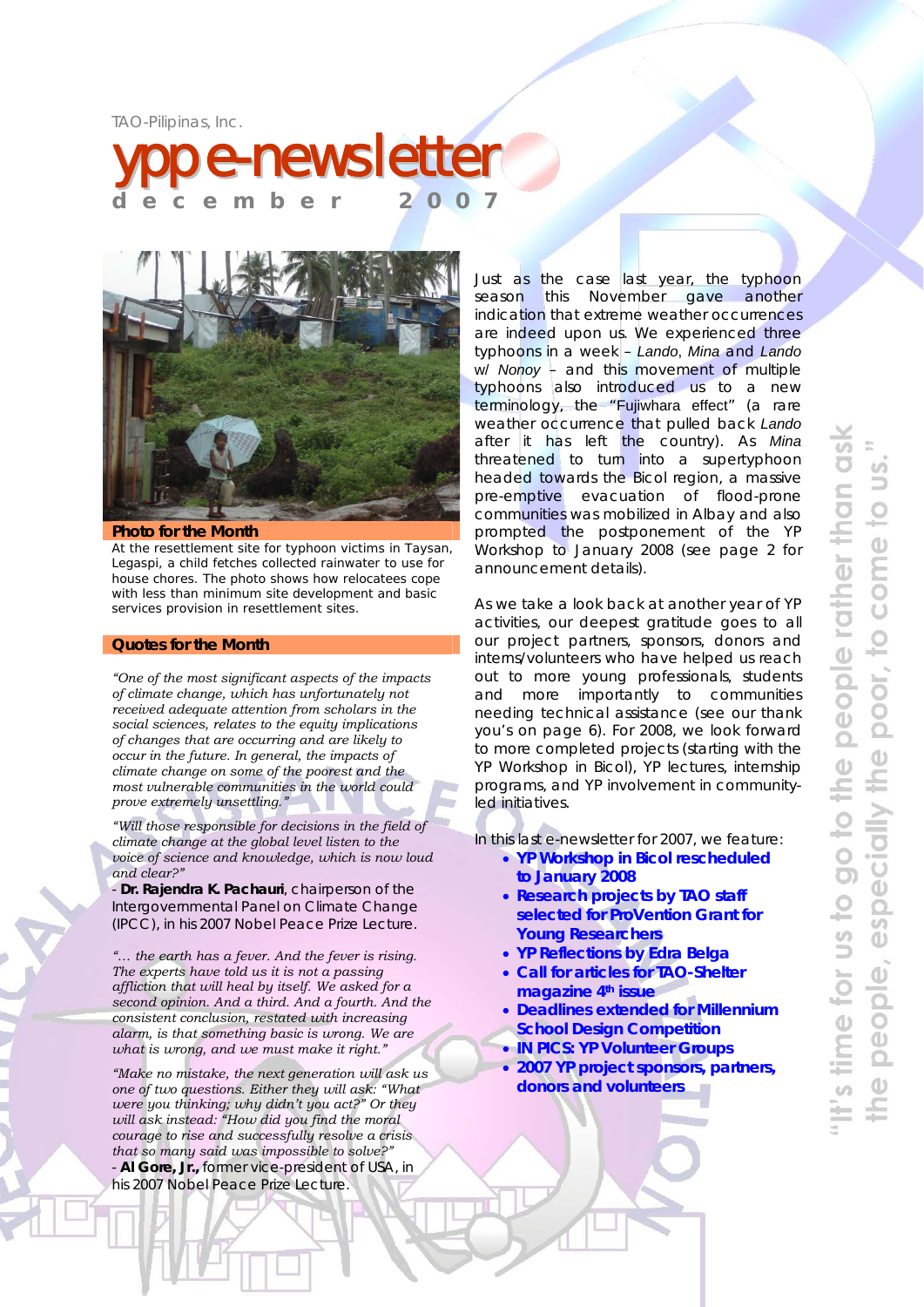# **12.2007 News Features**

# **YP Workshop in Bicol rescheduled to January 2008**

Due to the series of typhoons (*Lando*, *Mina*, and *Nonoy*) that passed through the Bicol region in November, the YP Workshop slated for November 26- 30, 2006 was postponed to a later date. The workshop is now tentatively rescheduled to the 4<sup>th</sup> week of January 2008. Please visit the workshop homepage www.ypws.tao-pilipinas.org for further announcements.



# **APPLICATIONS STILL OPEN FOR YP WORKSHOP IN BICOL**

# *For Bicol-based young professionals / students:*

Young professionals and students of architecture and engineering based in Bicol are still welcome to apply as sponsored participants. Please submit completed application forms to COPE Foundation Office (107 Toledo's Compound, Gogon, Legazpi City) before the end of the year. Another round of applicant interviews will be conducted on the second week of January 2008.

Contact persons: Jenifer Belarmino – (0920) 7702590; jenifer\_belarmino@yahoo.com Melissa Borja – (0918) 6409030; melborj@yahoo.com

# *For NCR-based young professionals / students:*

Interested young professionals and senior students of architecture and engineering from NCR /Metro Manila universities may apply for non-sponsored participant's slots. They will have to shoulder transportation costs to and from the workshop venues and find external sponsorship for the workshop registration fee of PhP 3,000.

Sponsored slots may be given to young professionals/students who are part of the YP Internship Program and YP Volunteers' Pool. We will also consider applicants for sponsored slots to those who are willing to be part of the YP Volunteers' Pool for 2008. (Selected sponsored applicants from NCR should be able to log in volunteer hours for TAO-Pilipinas projects.)

Please submit completed application forms to the TAO-Pilipinas Office (23A Mapagbigay Street , Barangay Pinyahan, Diliman, Quezon City) or email to yp@tao-pilipinas.org before December 21, 2007.

## *For Visayas/Mindanao-based young professionals /students:*

Interested young professionals and senior students of architecture and engineering from Visayas/Mindanao-based universities may apply for non-sponsored participant's slots. They will have to shoulder transportation costs to and from the workshop venues and find external sponsorship for the workshop registration fee of PhP 3,000.

Please submit completed application forms to the TAO-Pilipinas Office (23A Mapagbigay Street , Barangay Pinyahan, Diliman, Quezon City) or email to yp@tao-pilipinas.org before January 11, 2008.

# *For foreign young professionals / students:*

All foreign young professionals/students who would like to be part of the YP Workshop in Bicol are required to shoulder (international and local) travel costs to and from the workshop venues and pay the workshop registration fee of Php 3,000.

Please submit completed application forms to the TAO-Pilipinas Office (23A Mapagbigay Street , Barangay Pinyahan, Diliman, Quezon City) or email to yp@tao-pilipinas.org before January 11, 2008.

# FOR FURTHER INQUIRIES PLS. CONTACT:

Geraldine Matabang – (0915) 3166822; grmatabang@gmail.com Rosalyn-Frances Marcelo – (0917) 4477144; rosalyn\_marcelo@yahoo.com YP Workshop Coordinators tel: (63-2) 926-9504 fax: (63-2) 436-730 email: yp@tao-pilipinas.org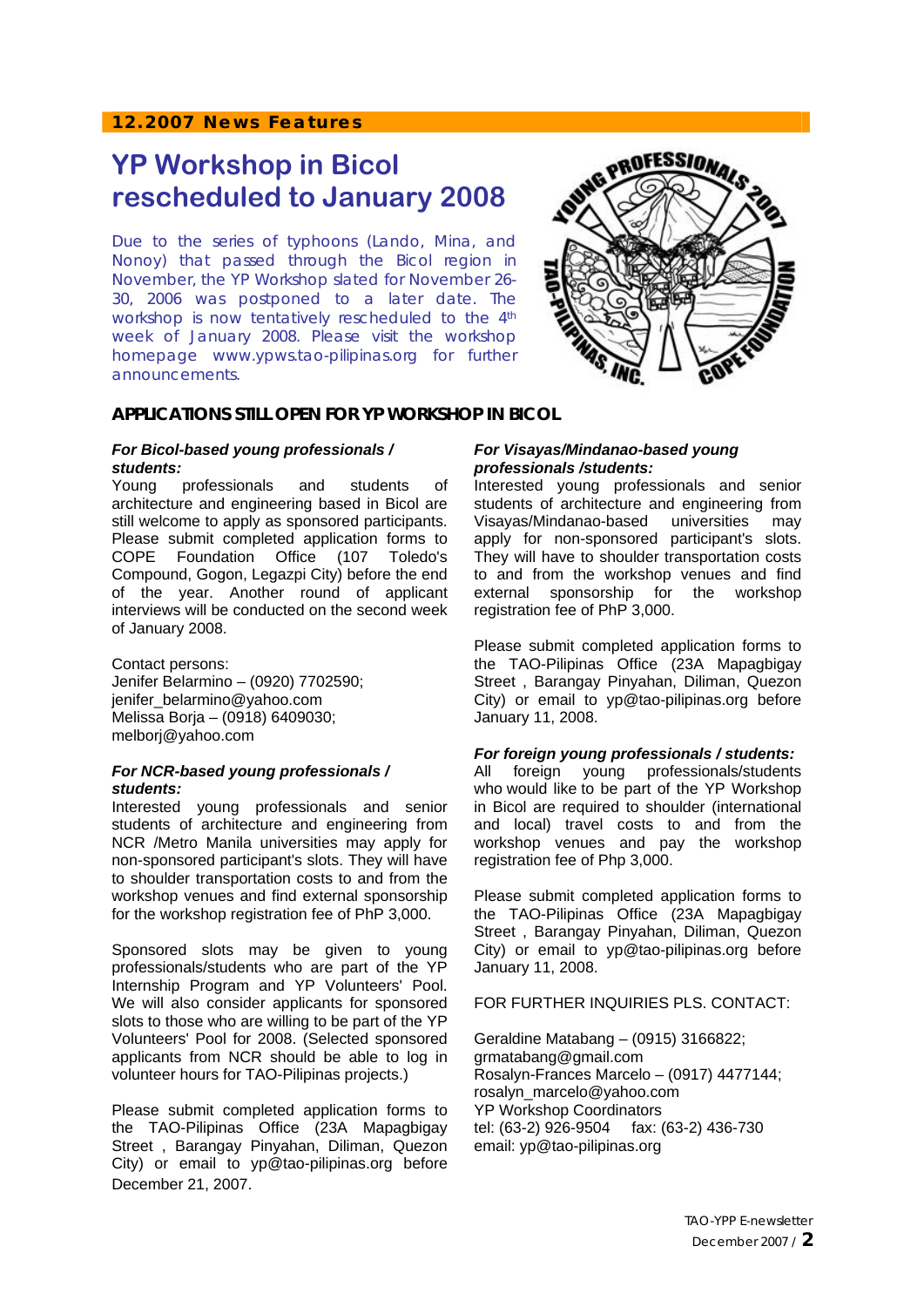# **Research projects by TAO staff selected for funding in the ProVention Consortium Grant for Young Researchers**

The ProVention Consortium launched Round 3 of its Research and Action Grants for Disaster Risk Reduction in 2007 which funds innovative action-oriented projects that aim to reduce disaster risks in developing countries. The proposed projects are to be implemented by researchers and practitioners under 35 and guided by mentors. From among a total of 261 proposals received, ProVention selected for funding 90 proposals from 40 countries. Among these selected proposals are two projects by TAO staff members --- a team project by Geraldine Matabang, Rosalyn Marcelo and Beryl Baybay; and an individual project by Amillah Rodil. Both projects focus on disaster risk reduction in the Albay, Bicol areas affected by typhoon Reming last November 2006.

- Integrating disaster risk management in site planning and house design of resettlement projects in Albay, Bicol region by Matabang, Marcelo and Baybay; mentored by Jocelyn Vicente-Angeles of COPE Foundation and Faith Varona of TAO-Pilipinas
- Client needs assessment for post-disaster shelter planning in Albay, Philippines by Amillah Rodil; mentored by Prof. Ernesto Serote of UP-SURP

ProVention Research and Action Grants support research and action at the local level and encourage young professionals to gain experience in disaster risk reduction. Selected teams are invited to seek ways to cut across professional disciplines and to exchange knowledge and engage stakeholders from scientific and academic, civilian, public and private sectors. Their research findings will be disseminated locally and globally at the end of 2008. The Grants Program is administered in association with University of Wisconsin Disaster Management Center and Asian Disaster Preparedness Center

For more information about the ProVention Grants and the selected project proposals for 2007-2008, visit www.proventionconsortium.org/grant\_projects

# **YP Reflections**



Edra Belga, TAO program staff for HS&E, was selected as an Action Partner in the Oxfam International Youth Partnerships (OIYP) program. She attended a series of OIYP events in Sydney, Australia this October 2007.

# *From YP to OIYP*

*OIYP really sounded like YP, so I took a look at the brief description of the event that was e-mailed to me. This is something I rarely do, as I always felt there were many tasks waiting in line for me. OIYP (Oxfam International Youth Partnerships) Kaleidoscope, was a week-long event once every three years. It was an opportunity to share skills, experiences, and broaden perspectives with youths all over the world. I thought it would be exciting, and the trip to Sydney, Australia was of* 

**Please turn to page 4.** 

# **Call for articles for TAO SHELTER Magazine 4th issue**

In the first quarter of 2008, TAO-Pilipinas (*www.tao-pilipinas.org*) will be releasing the  $4<sup>th</sup>$  issue of TAO Shelter, the magazine about planning and design for sustainable communities. The issue will focus on the theme "**Planning and Design for Extreme Weather Conditions**." We are calling for articles which deal with the following issues or topics:

- **Typhoon-resilient house and building design**
- **Risk reduction through site and urban planning**
- **Flood prediction and mitigation**
- **Effect of urban physical patterns on local weather**
- **Indigenous or traditional solutions for extreme weather protection**
- **Experiences of communities dealing with the impact of extreme weather**

The articles can be feature stories, opinion essays, case studies, how-to articles, and summaries of research papers, written in English, and focusing on or applicable in the context of the Philippines or Southeast Asia. Announcements on seminars, workshops, and events related to the theme can also be submitted.

Please restrict the articles to 1500-2000 words. The author should also send a brief CV along with the article. Relevant images in jpeg or tiff format in 300dpi can be attached, or mailed to our postal address at 23-A Mapagbigay St., Bgy. Pinyahan, Diliman, 1100 Quezon City, Philippines.

Submissions will be screened and those chosen will be notified of acceptance within a month after the deadline of submission. The articles will be published in the print and online version (**www.tao-**<br> **published** Published  $pilipinas.org/taoshelter)$ . authors will receive a complimentary copy of the printed magazine.

Deadline: 26th January 2008 Submit inquiries and -mail all articles to Amillah S. Rodil at asrodil@gmail.com or rp@tao-pilipinas.org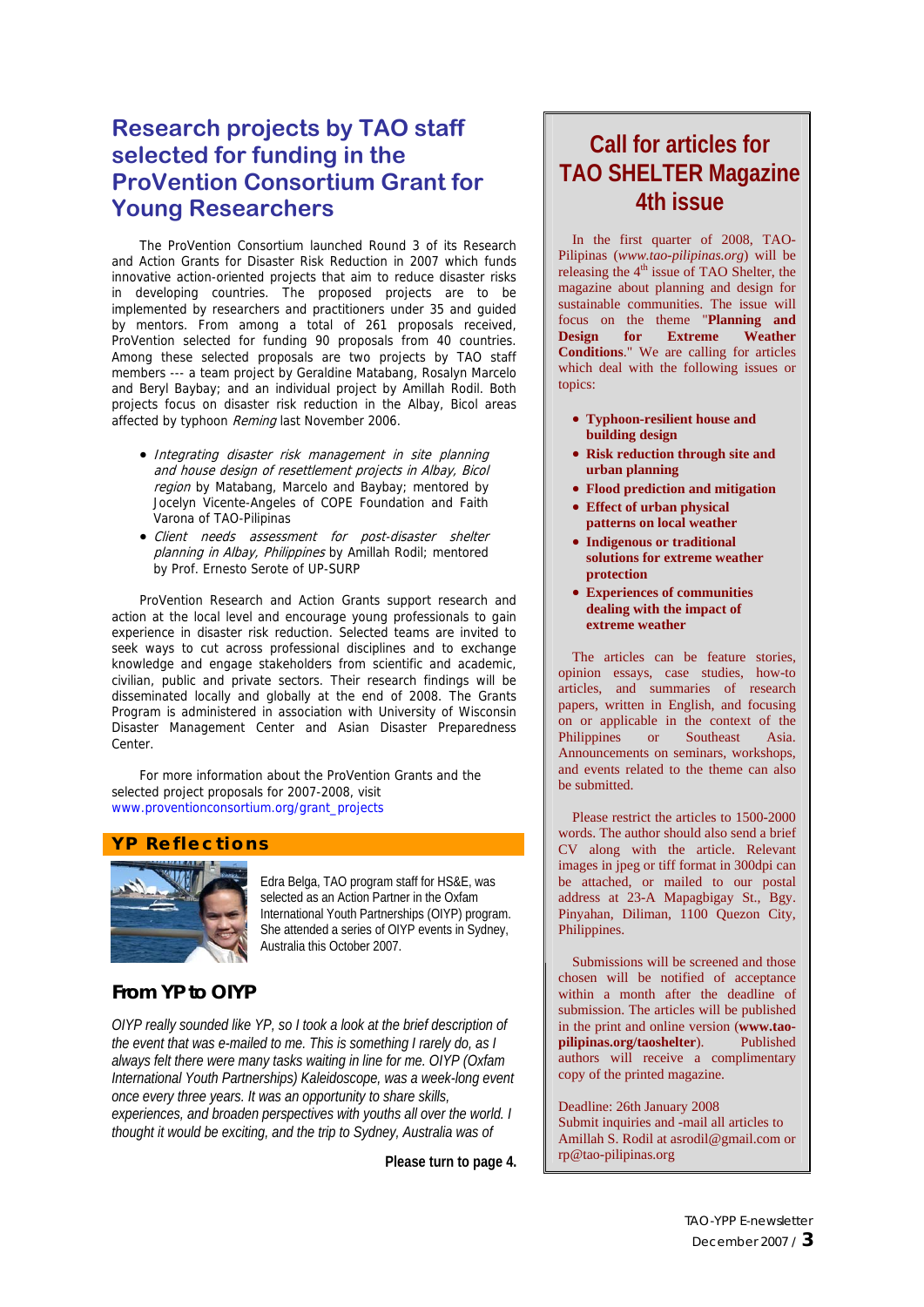# **YP Reflections**

#### **From page 3**

# **From YP to OIYP** (by Edra Belga)

*course a plus. I really wanted to be selected so I bid a lot of prayers and more effort in making a level headed application. I got in, but I really did not know what to expect.* 

*The week came that I was in Australia, and with 300 plus strangers from all over the world, in all walks of life and professions. I was the only architect. I must say that I felt out-of-place during the first few days. A loadful of cultural presentations made me wish that I took a liking for social dance when I was in college. I felt I was as stiff as driftwood, and as technical-minded as a physics professor. But I learned to lighten up and make myself comfortable around these people speaking Spanish, Chinese, Swahili, and English of all accents. Tagalog was a refuge, a secret, and I loved every single bit of our language more.* 

*The mood was festive and relaxed, and was a confirmation of what I was working for: community development and empowerment. However, each day I was there kept me wishing that I was home. Everyone felt that it was an escape from the usual work that we do. I do not know, but it seemed to me that a few even forgot about their homes, wanting to stay in Sydney much longer.* 

*I felt different, I felt the need to come home. The "change" as they say will not be waged in Sydney but in our own communities. A strengthening of networks in the Philippines should be a greater priority. I really hoped that when I come back we would*  find more groups working for the same cause as our organization does. I thought it *would make the work a lot easier…* 

*Thank you OIYP, there was much I have realized. But I was a YP at heart. So Manila… Manila… I came back home to Manila…*



*My Homeroom – Platypus. People are from Botswana, Brazil, Burma, Cambodia, Canada, Ecuador, Indonesia, New Zealand, Pakistan, Papua New Guinea, Philippines, Samoa, Solomon Islands, Tibet, Uganda, and Vanuatu.* 



*With the ladies. Waiting for the Cirque du Soleil Performance at Carriageworks.*



*A little shake-up. Morning Exercise at King's School, I was forced to shake it up a bit.*



# **Deadlines Extended for the Millennium School Design Competition**

*Millennium School is a design competition for school buildings in developing countries located in the tropics. The Competition is part of the Be Better Build Better Campaign and aims to solicit the best architecture-forhumanity designs from all over the world. Architects shall be brought together in a collective effort to try to find solutions to the problems of school buildings in the developing world, and in particular those that are constantly faced by natural disasters like typhoons, flash floods and earthquakes. The competition will facilitate the emergence of new sustainable design solutions and appropriate technologies that will improve the quality of school buildings in the developing world. The competition will offer a venue for the practice of architecture for a client group that would otherwise have no access to design professionals that can solve their problems.* 

To download the Competition Manual and Registration Forms, go to **www.millennium-school.org** or email Competition chairperson Architect Rey S. Gabitan at raegab@yahoo.com.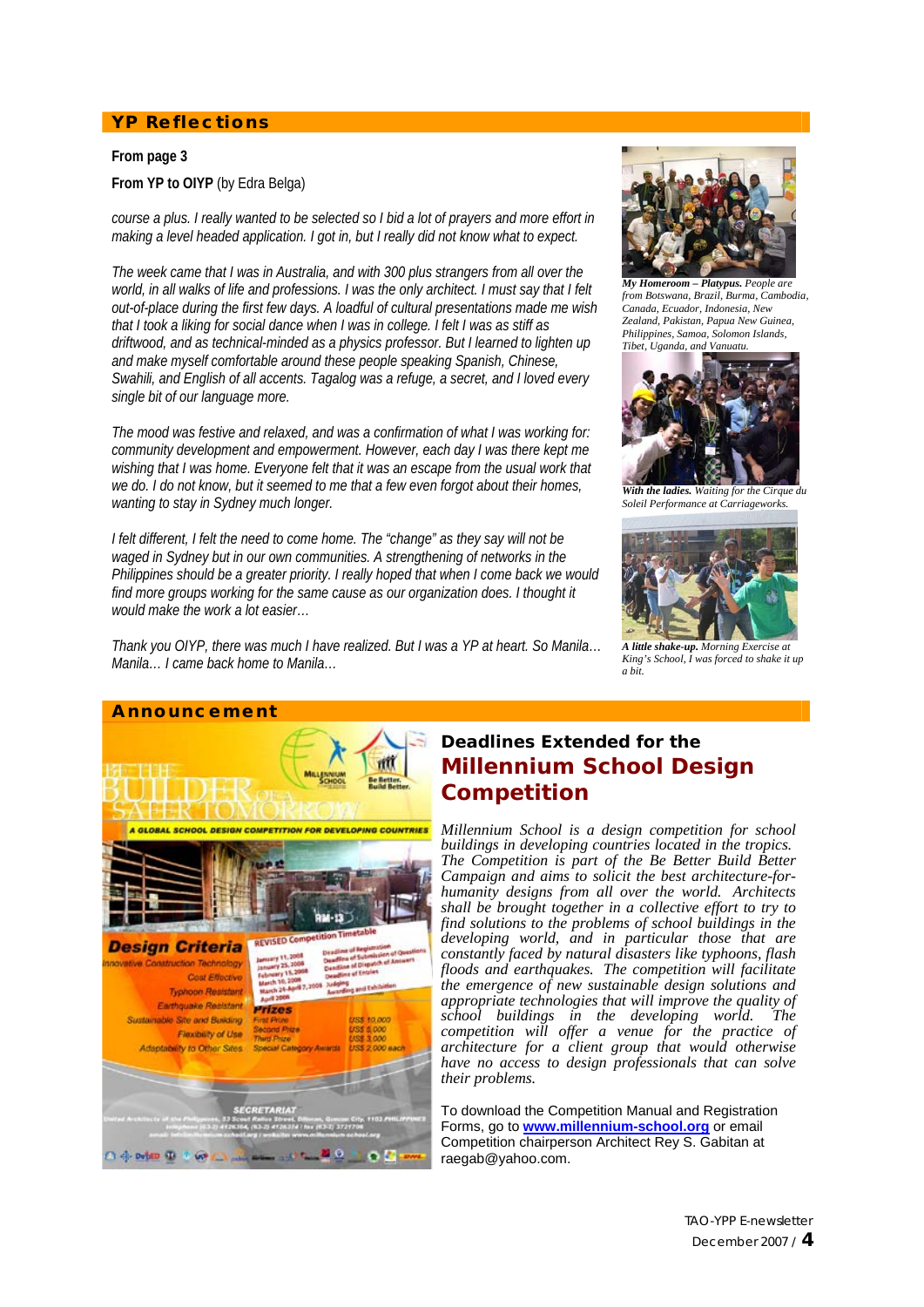# **IN PICS: YP Volunteer Groups**

### **UP-TFA (Task Force Arki)**  Project: Design Options for Renovation and Extension of DSOP Core Housing

Presentation of Designs to DSOP 19 October 2007 Pasig River Linear Park, Punta, Sta. Ana, Manila *DSOP members examine drawing boards and scaled* 



*models presented by UP-TFA student volunteers.* 



*DSOP members who will be relocated to the Montalban resettlement site view the design schemes for incremental improvement of the standard housing units.* 

*UP-TFA member Frances Cortez explains the drawings and models for a one-story unit.* 





*Left: Mrs. Vener Alpapara, DSOP president, presents to UP-TFA chairperson Ray Sebastian a token of appreciation.* 

*shows actual heights and* 



*UPCLAS; Top right: UPCLAS chairperson Dhene Domingo presents the*  landscape design proposals to SHEC Phase 2 community association;<br>Right: Landscaping and urban gardening project being developed at SHEC<br>Phase 2 with the help of the Department of Agriculture and UPCLAS.

**UPCLAS (Circle of Landscape Architecture Students)**  Project: SHEC Housing Project Phase 2, Malibay, Pasay City Oct-Dec 2007



*Turn-over ceremonies for SHEC Phase 2 Housing Project with beneficiaries, project sponsors and volunteers.*

*Landscaping treatment at pocket areas of SHEC housing site.* 

TAO-YPP E-newsletter December 2007 / **5**